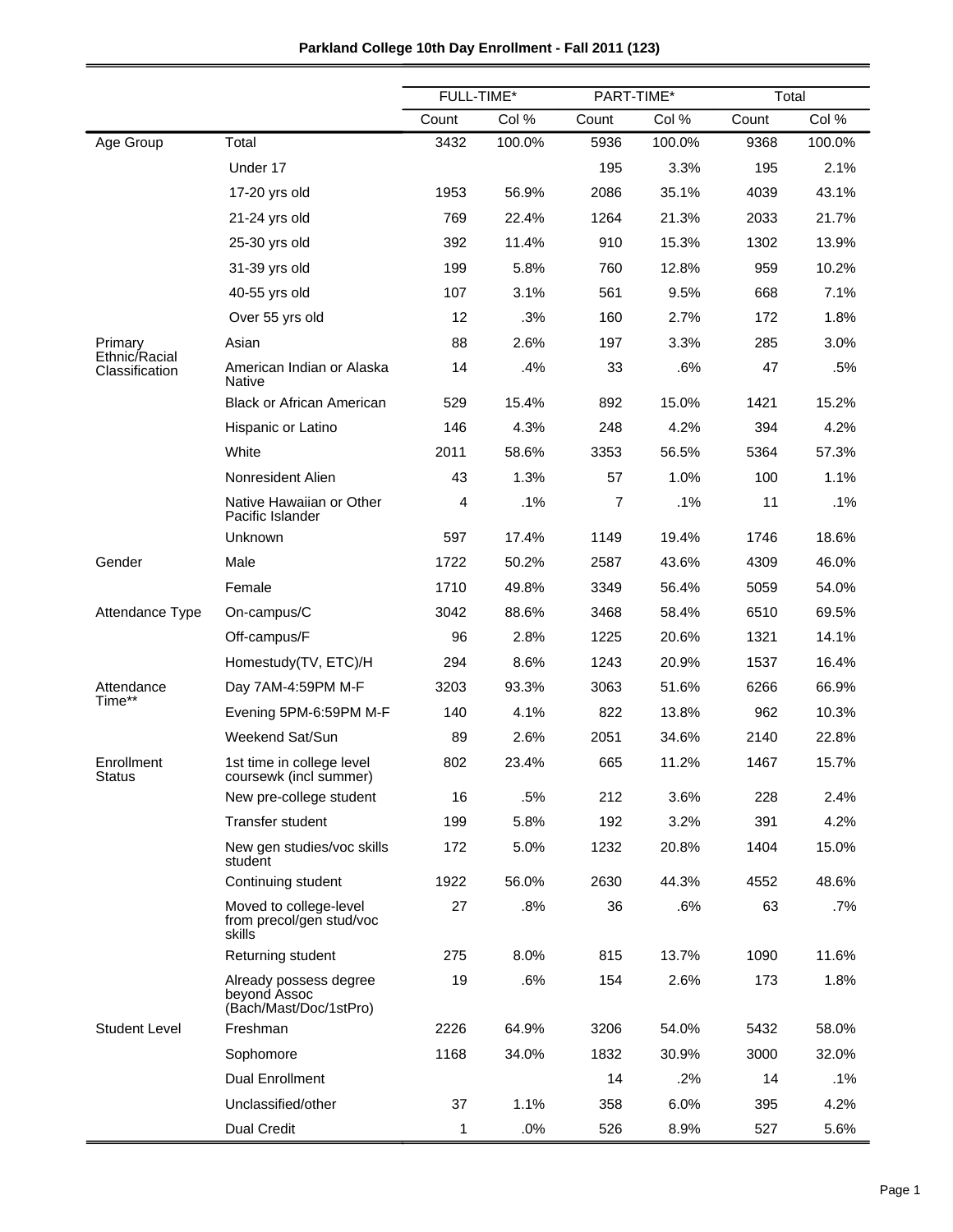|                         |                                                              | <b>FULL-TIME*</b> |        | PART-TIME*     |        | Total          |        |
|-------------------------|--------------------------------------------------------------|-------------------|--------|----------------|--------|----------------|--------|
|                         |                                                              | Count             | Col %  | Count          | Col %  | Count          | Col %  |
| Residency               | In-district                                                  | 2382              | 69.4%  | 4425           | 74.5%  | 6807           | 72.7%  |
|                         | Out-of-district                                              | 852               | 24.8%  | 1333           | 22.5%  | 2185           | 23.3%  |
|                         | Out-of-state                                                 | 46                | 1.3%   | 54             | .9%    | 100            | 1.1%   |
|                         | <b>Foreign Country</b>                                       | 152               | 4.4%   | 124            | 2.1%   | 276            | 2.9%   |
| <b>Student Intent</b>   | Prepare for transfer                                         | 59                | 1.7%   | 196            | 3.3%   | 255            | 2.7%   |
|                         | Improve skills for present<br>job                            | 4                 | $.1\%$ | 62             | 1.0%   | 66             | .7%    |
|                         | Prepare for job<br>immediately after com<br>college          | 46                | 1.3%   | 219            | 3.7%   | 265            | 2.8%   |
|                         | Prepare for GED/improve<br>basic ac skills                   | 4                 | .1%    | 9              | .2%    | 13             | $.1\%$ |
|                         | Personal interest - not<br>career oriented                   | 8                 | $.2\%$ | 73             | 1.2%   | 81             | .9%    |
|                         | Other or unknown                                             | 3311              | 96.5%  | 5377           | 90.6%  | 8688           | 92.7%  |
| Enrollment<br>Objective | Complete one or several<br>courses                           | 122               | 3.6%   | 2063           | 34.8%  | 2185           | 23.3%  |
|                         | Complete a Certificate                                       | 94                | 2.7%   | 289            | 4.9%   | 383            | 4.1%   |
|                         | Complete Assoc degree                                        | 3216              | 93.7%  | 3584           | 60.4%  | 6800           | 72.6%  |
| TRANSFER                | NOT planning transfer                                        | 3373              | 98.3%  | 5740           | 96.7%  | 9113           | 97.3%  |
| <b>PLANS</b>            | YES, planning transfer                                       | 59                | 1.7%   | 196            | 3.3%   | 255            | 2.7%   |
| <b>HIGHEST DEG</b>      | Assoc Deg/A                                                  | 11                | .3%    | 51             | .9%    | 62             | .7%    |
| <b>EARNED</b>           | Bachelor Deg/B                                               | 15                | .4%    | 110            | 1.9%   | 125            | 1.3%   |
|                         | Certificate/C                                                | 16                | .5%    | 46             | .8%    | 62             | .7%    |
|                         | Doctoral/D                                                   |                   |        | $\overline{7}$ | .1%    | $\overline{7}$ | .1%    |
|                         | GED/G                                                        | 45                | 1.3%   | 95             | 1.6%   | 140            | 1.5%   |
|                         | High School Dip/H                                            | 3226              | 94.0%  | 5363           | 90.3%  | 8589           | 91.7%  |
|                         | Master Deg/M                                                 | 3                 | .1%    | 35             | .6%    | 38             | .4%    |
|                         | Other/O                                                      | 25                | .7%    | 60             | 1.0%   | 85             | .9%    |
|                         | First Prof (Dental, Law,<br>$etc$ )/P                        | 1                 | .0%    | 2              | .0%    | 3              | .0%    |
|                         | Passed one college-level<br>course but did not<br>graduate/S | 90                | 2.6%   | 167            | 2.8%   | 257            | 2.7%   |
|                         | Total                                                        | 3432              | 100.0% | 5936           | 100.0% | 9368           | 100.0% |

\*\*Time of Attendance accounts for majority of student's course enrollment. Source: p:\data\oire\iccb\e1\e1fy12.sav

Prepared by IAR; 10/28/2011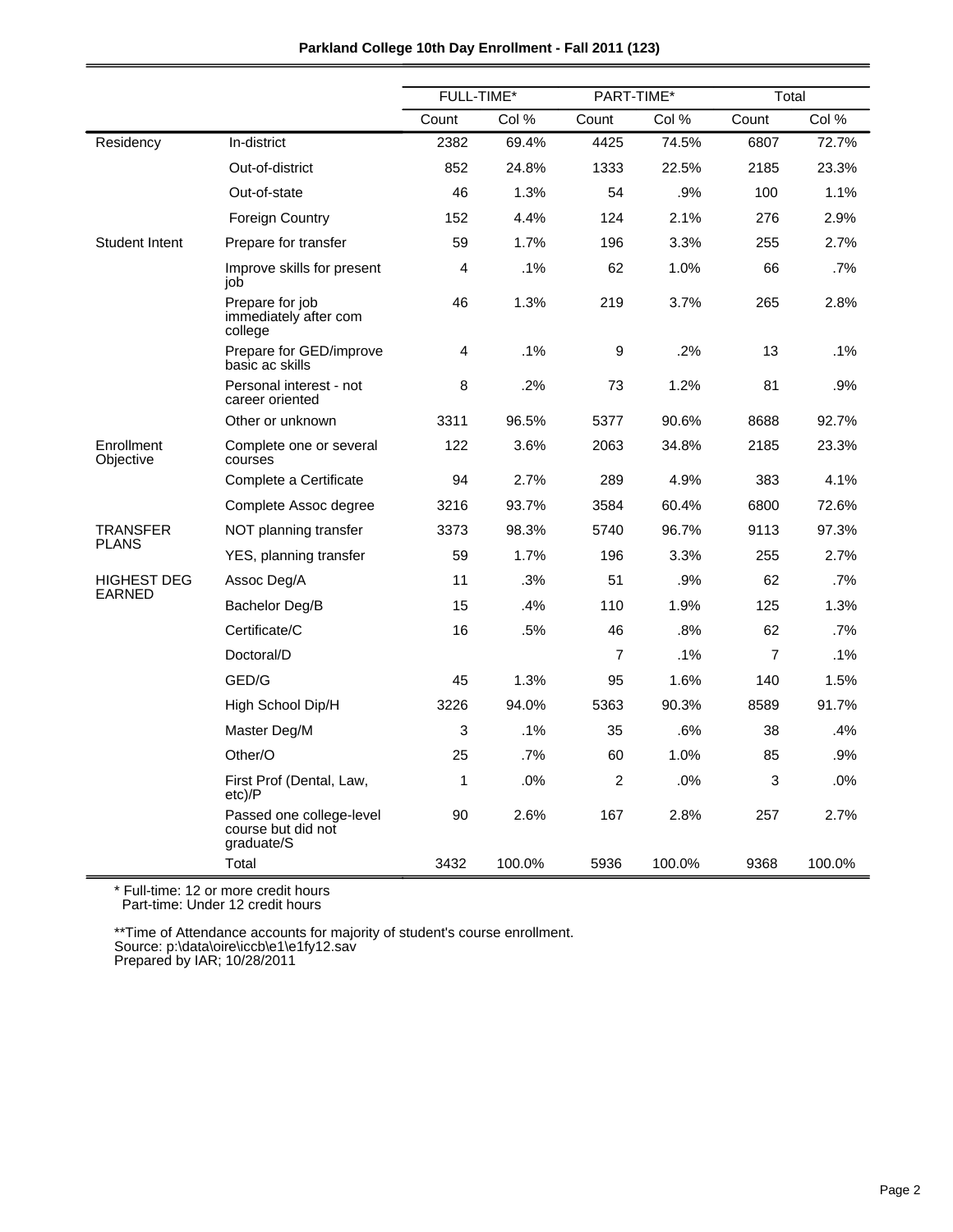|                          |                           | FULL-TIME* |        | PART-TIME*     |        | Total |        |
|--------------------------|---------------------------|------------|--------|----------------|--------|-------|--------|
|                          |                           | Count      | Col %  | Count          | Col %  | Count | Col %  |
| <b>ATHLETIC</b>          | Total                     | 3432       | 100.0% | 5936           | 100.0% | 9368  | 100.0% |
| <b>AID</b>               | No Financial Assistance   | 3273       | 95.4%  | 5919           | 99.7%  | 9192  | 98.1%  |
|                          | Scholarship Athlete       | 159        | 4.6%   | 17             | .3%    | 176   | 1.9%   |
| <b>SPORT</b>             | Not a Scholarship Athlete | 3273       | 95.4%  | 5919           | 99.7%  | 9192  | 98.1%  |
| <b>W/ATHLETIC</b><br>AID | Basketball                | 24         | $.7\%$ | $\overline{2}$ | .0%    | 26    | .3%    |
|                          | Baseball (not soft)       | 35         | 1.0%   | $\overline{2}$ | .0%    | 37    | .4%    |
|                          | All other sports          | 100        | 2.9%   | 13             | .2%    | 113   | 1.2%   |
|                          | Total                     | 3432       | 100.0% | 5936           | 100.0% | 9368  | 100.0% |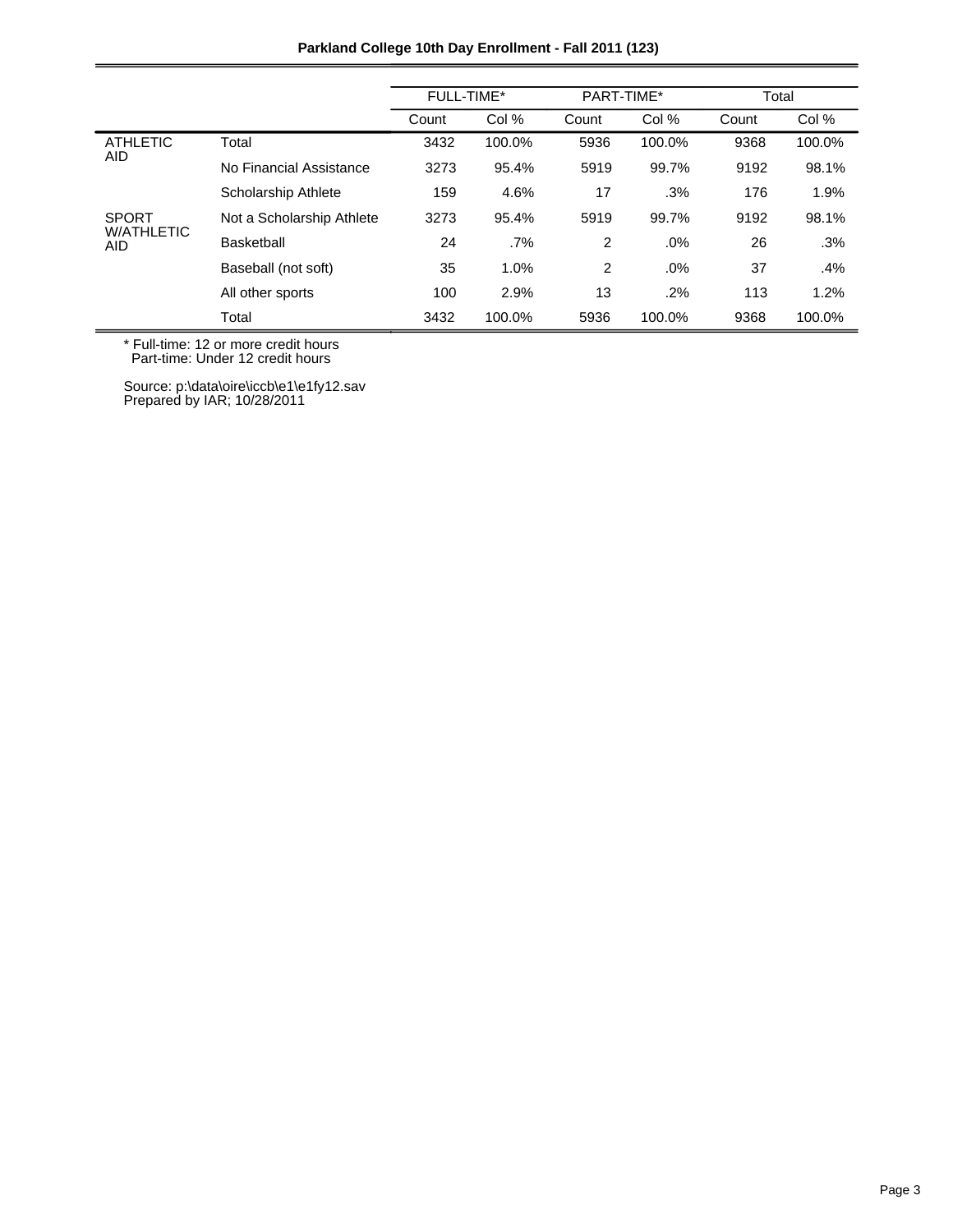|        |               | FULL-TIME*     |        | PART-TIME*              |        | Total                   |        |
|--------|---------------|----------------|--------|-------------------------|--------|-------------------------|--------|
|        |               | Count          | Col %  | Count                   | Col %  | Count                   | Col %  |
| County | Adams         | $\mathbf{1}$   | .0%    | $\overline{7}$          | .1%    | 8                       | .1%    |
|        | Alexander     | $\mathbf{1}$   | .0%    |                         |        | $\mathbf{1}$            | .0%    |
|        | Bond          | 1              | .0%    |                         |        | $\mathbf{1}$            | .0%    |
|        | Boone         | $\overline{2}$ | .1%    |                         |        | $\overline{2}$          | .0%    |
|        | <b>Bureau</b> | $\mathbf{1}$   | .0%    | $\overline{7}$          | .1%    | 8                       | .1%    |
|        | Calhoun       | $\overline{c}$ | .1%    | $\overline{c}$          | .0%    | $\overline{\mathbf{4}}$ | .0%    |
|        | Cass          | $\overline{2}$ | .1%    | 3                       | .1%    | 5                       | .1%    |
|        | Champaign     | 1722           | 50.2%  | 3323                    | 56.0%  | 5045                    | 53.9%  |
|        | Christian     | 8              | .2%    | 5                       | .1%    | 13                      | .1%    |
|        | Clark         | $\overline{4}$ | .1%    | $\overline{\mathbf{4}}$ | .1%    | 8                       | .1%    |
|        | Clay          |                |        | $\mathbf{1}$            | .0%    | $\mathbf{1}$            | .0%    |
|        | Clinton       | $\overline{c}$ | .1%    | $\mathbf{1}$            | .0%    | 3                       | .0%    |
|        | Coles         | 21             | .6%    | 27                      | .5%    | 48                      | .5%    |
|        | Cook          | 353            | 10.3%  | 666                     | 11.2%  | 1019                    | 10.9%  |
|        | Crawford      | 5              | .1%    | $\overline{2}$          | .0%    | $\overline{7}$          | .1%    |
|        | Cumberland    | $\overline{c}$ | .1%    | $\overline{\mathbf{4}}$ | .1%    | 6                       | .1%    |
|        | De Kalb       | 4              | .1%    | 6                       | .1%    | 10                      | .1%    |
|        | De Witt       | 49             | 1.4%   | 65                      | 1.1%   | 114                     | 1.2%   |
|        | Douglas       | 130            | 3.8%   | 240                     | 4.0%   | 370                     | 3.9%   |
|        | Du Page       | 24             | .7%    | 65                      | 1.1%   | 89                      | 1.0%   |
|        | Edgar         | 23             | .7%    | 15                      | .3%    | 38                      | .4%    |
|        | Edwards       |                |        | $\overline{c}$          | .0%    | $\overline{c}$          | .0%    |
|        | Effingham     | 19             | .6%    | 22                      | .4%    | 41                      | .4%    |
|        | Fayette       |                |        | $\boldsymbol{2}$        | .0%    | $\overline{c}$          | .0%    |
|        | Ford          | 113            | 3.3%   | 189                     | 3.2%   | 302                     | 3.2%   |
|        | Franklin      | 1              | .0%    | $\mathbf 1$             | .0%    | $\overline{c}$          | .0%    |
|        | Fulton        | $\mathbf{1}$   | $.0\%$ | $\mathbf{1}$            | $.0\%$ | $\overline{c}$          | .0%    |
|        | Gallatin      |                |        | $\overline{c}$          | $.0\%$ | $\overline{c}$          | $.0\%$ |
|        | Greene        | $\mathbf{1}$   | .0%    | $\overline{c}$          | .0%    | 3                       | .0%    |
|        | Grundy        | $\overline{7}$ | .2%    | $\overline{7}$          | .1%    | 14                      | .1%    |
|        | Hancock       | $\mathbf{1}$   | .0%    | $\mathbf{1}$            | .0%    | $\overline{c}$          | .0%    |
|        | Hardin        | $\mathbf{1}$   | .0%    |                         |        | $\mathbf{1}$            | .0%    |
|        | Henderson     |                |        | $\mathbf{1}$            | .0%    | $\mathbf{1}$            | .0%    |
|        | Henry         | 8              | .2%    | 3                       | .1%    | 11                      | .1%    |
|        | Iroquois      | 98             | 2.9%   | 90                      | 1.5%   | 188                     | 2.0%   |
|        | Jackson       | 3              | .1%    | 10                      | .2%    | 13                      | .1%    |
|        | Jasper        | $\mathbf{1}$   | .0%    | 3                       | .1%    | $\overline{\mathbf{4}}$ | .0%    |
|        | Jefferson     |                |        | 3                       | .1%    | 3                       | .0%    |
|        | Jersey        | $\mathbf{1}$   | .0%    | $\mathbf{1}$            | $.0\%$ | $\overline{c}$          | .0%    |
|        | Jo Daviess    | $\mathbf{1}$   | .0%    | $\mathbf{1}$            | $.0\%$ | $\overline{c}$          | .0%    |
|        | Johnson       | $\mathbf{1}$   | $.0\%$ |                         |        | $\mathbf{1}$            | .0%    |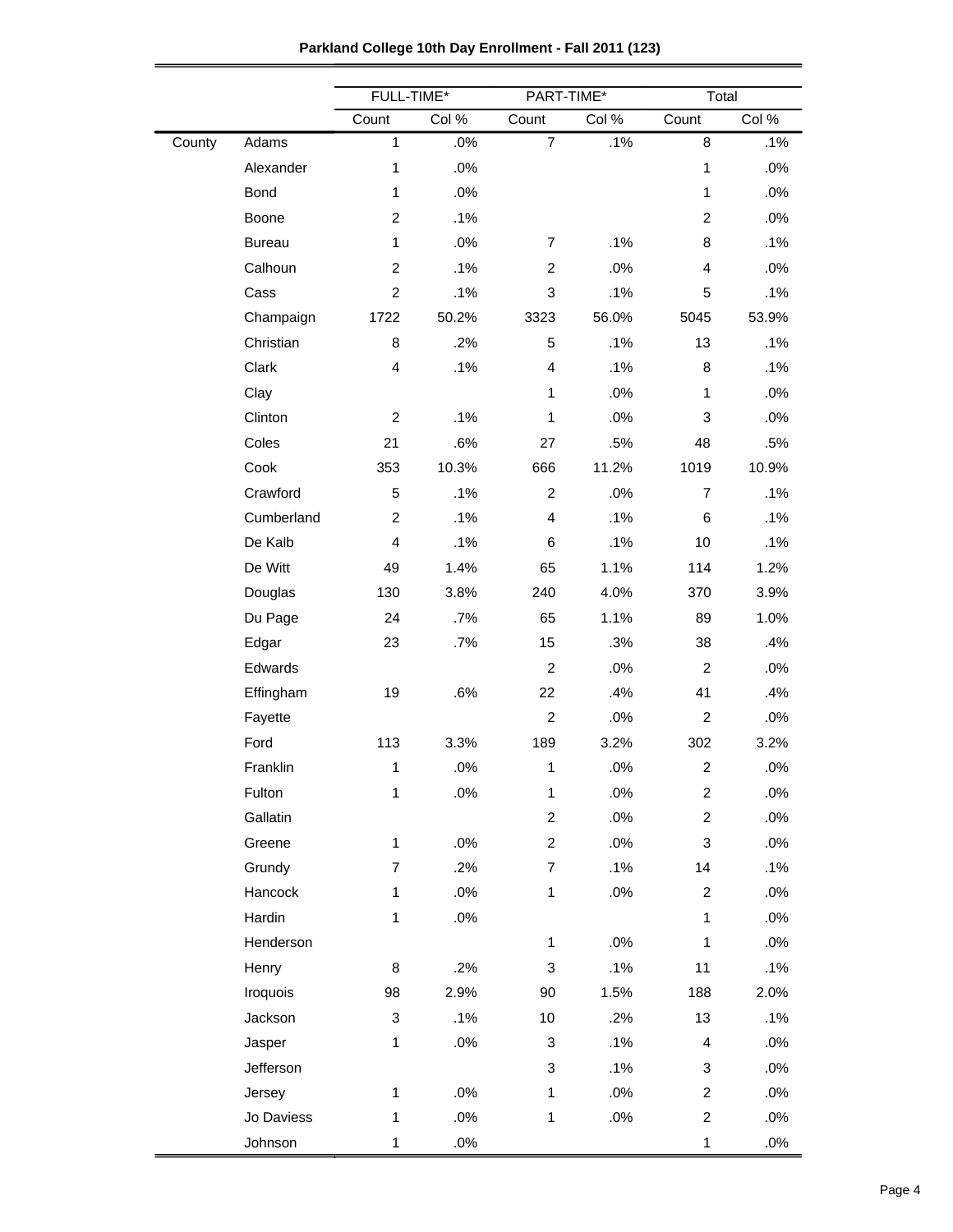|  | Parkland College 10th Day Enrollment - Fall 2011 (123) |
|--|--------------------------------------------------------|
|--|--------------------------------------------------------|

|        |             | FULL-TIME*              |        | PART-TIME*                |        | Total                   |        |
|--------|-------------|-------------------------|--------|---------------------------|--------|-------------------------|--------|
|        |             | Count                   | Col %  | Count                     | Col %  | Count                   | Col %  |
| County | Kane        | 11                      | .3%    | 22                        | .4%    | 33                      | .4%    |
|        | Kankakee    | 26                      | .8%    | 33                        | .6%    | 59                      | .6%    |
|        | Kendall     | $\mathbf{1}$            | .0%    | $\overline{7}$            | .1%    | 8                       | .1%    |
|        | Knox        | $\overline{c}$          | .1%    | $\overline{7}$            | .1%    | 9                       | .1%    |
|        | Lake        | 23                      | .7%    | 37                        | .6%    | 60                      | .6%    |
|        | La Salle    | $\boldsymbol{9}$        | .3%    | $\bf8$                    | .1%    | 17                      | .2%    |
|        | Lawrence    |                         |        | $\boldsymbol{2}$          | .0%    | $\boldsymbol{2}$        | .0%    |
|        | Lee         |                         |        | $\mathbf 5$               | .1%    | 5                       | .1%    |
|        | Livingston  | 37                      | 1.1%   | 71                        | 1.2%   | 108                     | 1.2%   |
|        | Logan       | 5                       | .1%    | $\overline{7}$            | .1%    | 12                      | .1%    |
|        | McDonough   | $\mathbf{1}$            | .0%    | $\overline{7}$            | .1%    | 8                       | .1%    |
|        | McHenry     | 5                       | .1%    | 15                        | .3%    | 20                      | .2%    |
|        | McLean      | 74                      | 2.2%   | 172                       | 2.9%   | 246                     | 2.6%   |
|        | Macon       | 49                      | 1.4%   | 35                        | .6%    | 84                      | .9%    |
|        | Macoupin    |                         |        | $\mathbf{1}$              | $.0\%$ | $\mathbf{1}$            | .0%    |
|        | Madison     | 9                       | .3%    | 11                        | .2%    | 20                      | .2%    |
|        | Marion      |                         |        | $\overline{c}$            | .0%    | $\overline{c}$          | .0%    |
|        | Marshall    |                         |        | 3                         | .1%    | 3                       | $.0\%$ |
|        | Mason       | $\mathbf{1}$            | .0%    | $\overline{c}$            | .0%    | 3                       | .0%    |
|        | Massac      |                         |        | $\mathbf{1}$              | .0%    | $\mathbf{1}$            | .0%    |
|        | Menard      | $\overline{\mathbf{4}}$ | .1%    | 3                         | .1%    | $\overline{7}$          | .1%    |
|        | Mercer      | $\mathbf{1}$            | .0%    | $\overline{c}$            | .0%    | 3                       | .0%    |
|        | Monroe      | $\overline{c}$          | .1%    | $\mathbf{1}$              | .0%    | 3                       | .0%    |
|        | Montgomery  | 3                       | .1%    | 8                         | .1%    | 11                      | .1%    |
|        | Morgan      | $\overline{c}$          | .1%    | 4                         | .1%    | 6                       | .1%    |
|        | Moultrie    | 5                       | .1%    | 5                         | .1%    | 10                      | .1%    |
|        | Ogle        | $\mathbf{1}$            | $.0\%$ | 3                         | .1%    | 4                       | .0%    |
|        | Peoria      | 13                      | .4%    | 13                        | .2%    | 26                      | .3%    |
|        | Perry       |                         |        | $\overline{c}$            | $.0\%$ | $\overline{c}$          | $.0\%$ |
|        | Piatt       | 168                     | 4.9%   | 213                       | 3.6%   | 381                     | 4.1%   |
|        | Pike        | $\mathbf{1}$            | $.0\%$ | $\ensuremath{\mathsf{3}}$ | .1%    | 4                       | .0%    |
|        | Putnam      | $\mathbf{1}$            | $.0\%$ |                           |        | $\mathbf{1}$            | $.0\%$ |
|        | Randolph    | $\mathbf{1}$            | $.0\%$ | 5                         | .1%    | 6                       | .1%    |
|        | Richland    | $\overline{c}$          | .1%    | $\overline{c}$            | $.0\%$ | $\overline{\mathbf{4}}$ | $.0\%$ |
|        | Rock Island | 3                       | .1%    | 5                         | .1%    | 8                       | .1%    |
|        | St. Clair   | 6                       | .2%    | 15                        | .3%    | 21                      | .2%    |
|        | Saline      |                         |        | $\mathbf{1}$              | $.0\%$ | $\mathbf{1}$            | .0%    |
|        | Sangamon    | 19                      | .6%    | $30\,$                    | .5%    | 49                      | .5%    |
|        | Schuyler    | $\overline{c}$          | .1%    | $\mathbf{1}$              | $.0\%$ | 3                       | $.0\%$ |
|        | Scott       | $\mathbf{1}$            | $.0\%$ | $\mathbf{1}$              | $.0\%$ | $\overline{c}$          | $.0\%$ |
|        | Shelby      | 5                       | .1%    | 5                         | .1%    | 10                      | .1%    |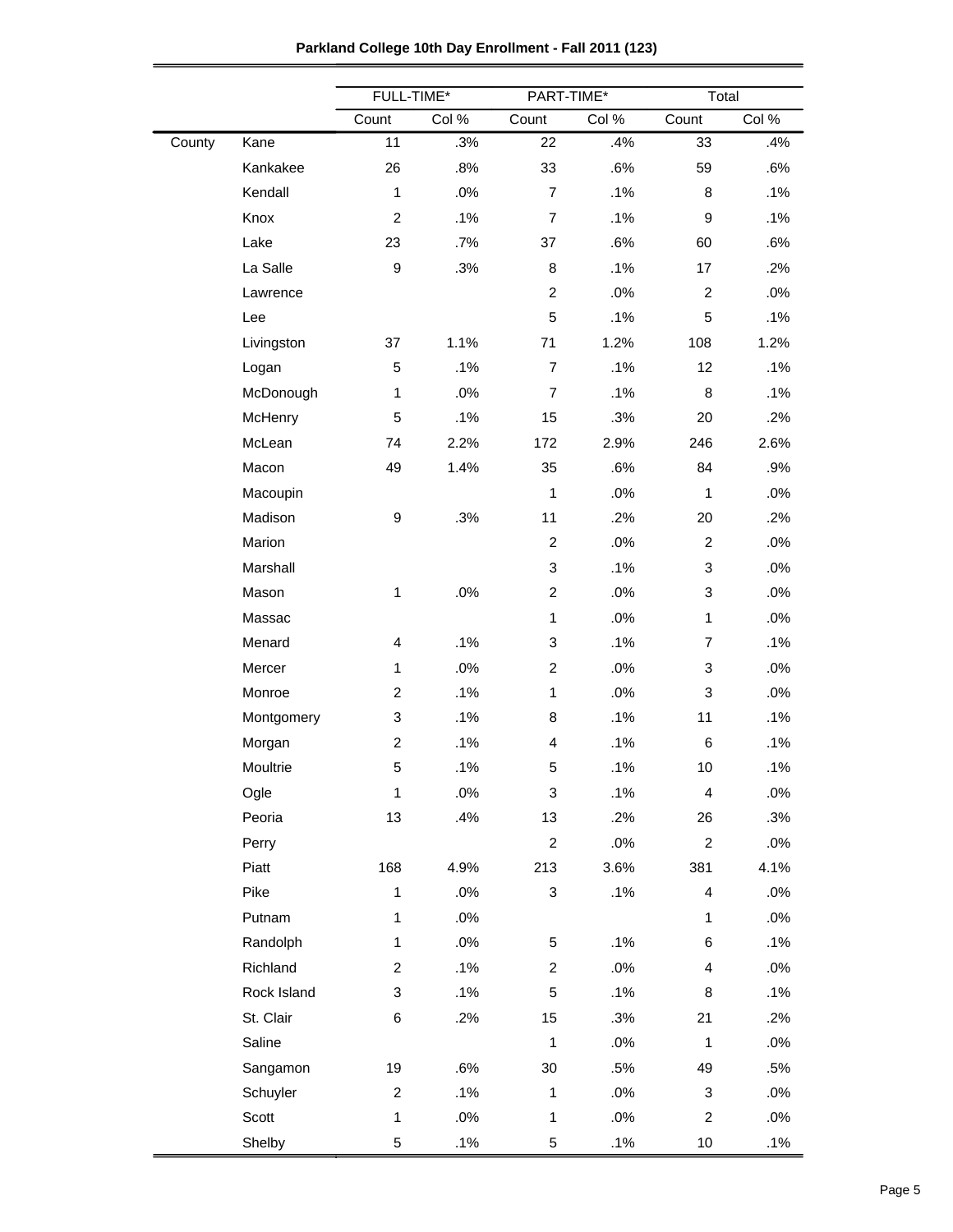|        |                         | FULL-TIME*     |        | PART-TIME*     |        | Total          |        |  |
|--------|-------------------------|----------------|--------|----------------|--------|----------------|--------|--|
|        |                         | Count          | Col %  | Count          | Col %  | Count          | Col %  |  |
| County | <b>Stark</b>            |                |        | $\overline{2}$ | .0%    | $\overline{2}$ | $.0\%$ |  |
|        | Stephenson              | $\overline{4}$ | .1%    | 1              | .0%    | 5              | .1%    |  |
|        | <b>Tazewell</b>         | $\bf8$         | .2%    | 14             | .2%    | 22             | .2%    |  |
|        | Union                   |                |        | 1              | .0%    | 1              | .0%    |  |
|        | Vermilion               | 66             | 1.9%   | 116            | 2.0%   | 182            | 1.9%   |  |
|        | Warren                  | $\overline{c}$ | .1%    | 1              | .0%    | 3              | .0%    |  |
|        | Washington              |                |        | $\mathbf{1}$   | .0%    | 1              | .0%    |  |
|        | Wayne                   |                |        | 1              | .0%    | 1              | $.0\%$ |  |
|        | Whiteside               | 3              | .1%    | 4              | .1%    | 7              | .1%    |  |
|        | Will                    | 31             | .9%    | 48             | .8%    | 79             | .8%    |  |
|        | Williamson              | 3              | .1%    | 1              | .0%    | 4              | $.0\%$ |  |
|        | Winnebago               | $\overline{2}$ | .1%    | 7              | .1%    | 9              | .1%    |  |
|        | Woodford                | 8              | .2%    | 7              | .1%    | 15             | $.2\%$ |  |
|        | Correct/OOState/Foreign | 198            | 5.8%   | 178            | 3.0%   | 376            | 4.0%   |  |
|        | Total                   | 3432           | 100.0% | 5936           | 100.0% | 9368           | 100.0% |  |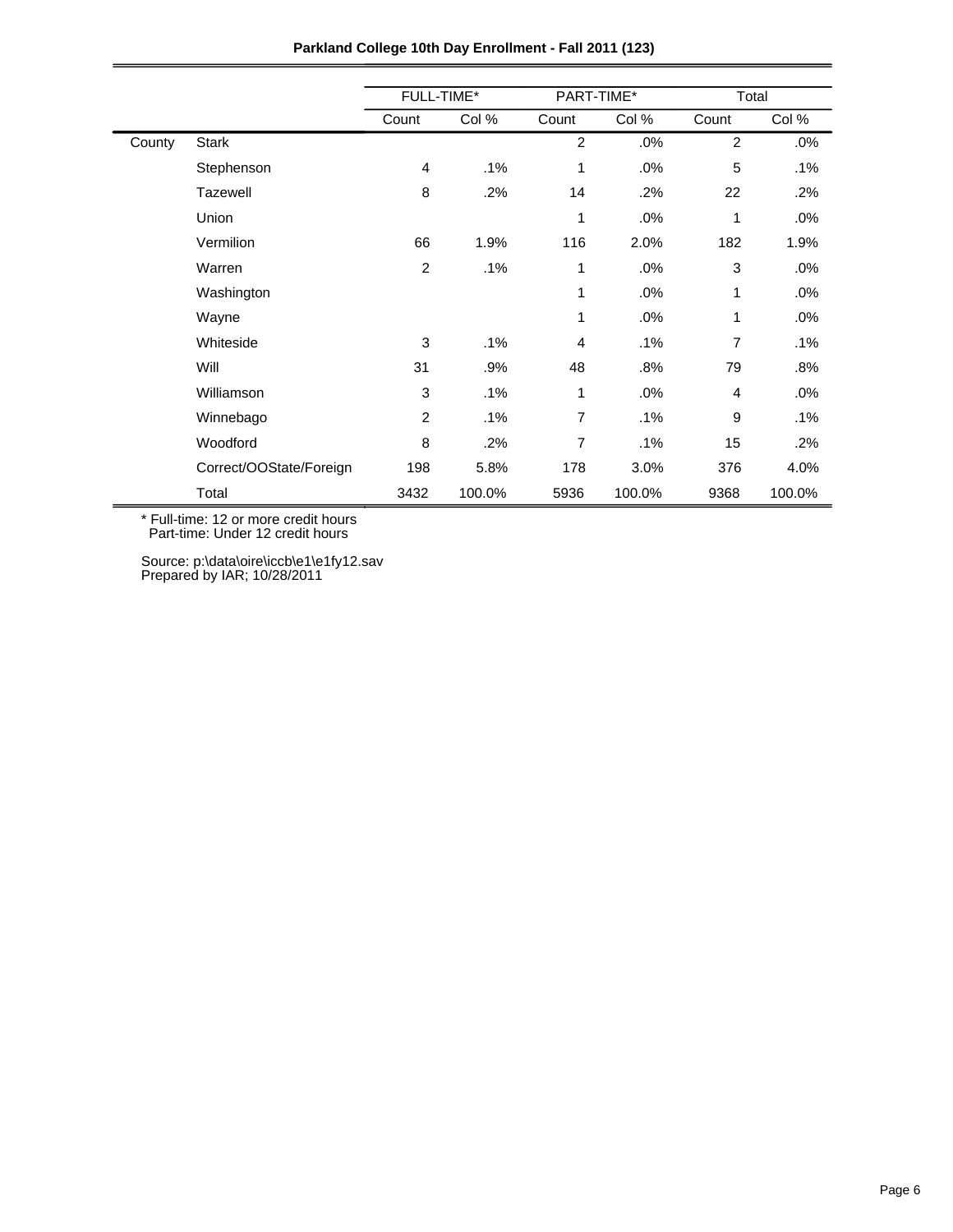|                 |                             |                | FULL-TIME*<br>PART-TIME* |                | Total  |                |        |
|-----------------|-----------------------------|----------------|--------------------------|----------------|--------|----------------|--------|
|                 |                             | Count          | Col %                    | Count          | Col %  | Count          | Col %  |
| Out-of-District | Total                       | 852            | 100.0%                   | 1333           | 100.0% | 2185           | 100.0% |
|                 | Kaskaskia Coll              | 4              | .5%                      | $\overline{7}$ | .5%    | 11             | .5%    |
|                 | Coll of DuPage              | 30             | 3.5%                     | 62             | 4.7%   | 92             | 4.2%   |
|                 | <b>Black Hawk Coll</b>      | 12             | 1.4%                     | 10             | .8%    | 22             | 1.0%   |
|                 | <b>Triton Coll</b>          | 19             | 2.2%                     | 38             | 2.9%   | 57             | 2.6%   |
|                 | Sauk Valley Comm Coll       | 4              | .5%                      | $\overline{7}$ | .5%    | 11             | .5%    |
|                 | Danville Area Comm Coll     | 67             | 7.9%                     | 95             | 7.1%   | 162            | 7.4%   |
|                 | City Coll of Chicago        | 173            | 20.3%                    | 346            | 26.0%  | 519            | 23.8%  |
|                 | Elgin Comm College          | 11             | 1.3%                     | 32             | 2.4%   | 43             | 2.0%   |
|                 | South Surburban Coll        | 26             | 3.1%                     | 33             | 2.5%   | 59             | 2.7%   |
|                 | Rock Valley Coll            | 3              | .4%                      | $\,$ 5 $\,$    | .4%    | 8              | .4%    |
|                 | William Rainey Harper Col   | 16             | 1.9%                     | 36             | 2.7%   | 52             | 2.4%   |
|                 | Il Valley Comm Coll         | 14             | 1.6%                     | 23             | 1.7%   | 37             | 1.7%   |
|                 | Il Central Coll             | 21             | 2.5%                     | 29             | 2.2%   | 50             | 2.3%   |
|                 | Prairie State Coll          | 35             | 4.1%                     | 64             | 4.8%   | 99             | 4.5%   |
|                 | Waubonsee Comm Coll         | 8              | .9%                      | 16             | 1.2%   | 24             | 1.1%   |
|                 | Lake Land Coll              | 60             | 7.0%                     | 52             | 3.9%   | 112            | 5.1%   |
|                 | Carl Sandburg Coll          | 18             | 2.1%                     | 45             | 3.4%   | 63             | 2.9%   |
|                 | <b>Highland Coomm Coll</b>  | 5              | .6%                      | 3              | .2%    | 8              | .4%    |
|                 | Kankakee Comm Coll          | 48             | 5.6%                     | 57             | 4.3%   | 105            | 4.8%   |
|                 | Rend Lake Coll              |                |                          | $\overline{c}$ | .2%    | 2              | .1%    |
|                 | <b>Belleville Area Coll</b> | 11             | 1.3%                     | 20             | 1.5%   | 31             | 1.4%   |
|                 | Kishwaukee Coll             |                |                          | 3              | .2%    | $\sqrt{3}$     | .1%    |
|                 | Moraine Valley Comm Coll    | 20             | 2.3%                     | 35             | 2.6%   | 55             | 2.5%   |
|                 | Joliet Junior Coll          | 26             | 3.1%                     | 30             | 2.3%   | 56             | 2.6%   |
|                 | Lincoln Land Comm Coll      | 29             | 3.4%                     | 46             | 3.5%   | 75             | 3.4%   |
|                 | Morton College              | 3              | .4%                      | 14             | 1.1%   | 17             | .8%    |
|                 | McHenry County Coll         | 1              | .1%                      | 8              | .6%    | 9              | .4%    |
|                 | Il Eastern Comm Coll        | $\overline{7}$ | .8%                      | 11             | .8%    | 18             | .8%    |
|                 | John A Logan Coll           | 5              | .6%                      | 10             | .8%    | 15             | $.7\%$ |
|                 | Shawnee Comm Coll           |                |                          | $\overline{c}$ | .2%    | 2              | .1%    |
|                 | Coll of Lake County         | 23             | 2.7%                     | 27             | 2.0%   | 50             | 2.3%   |
|                 | Southeastern II Coll        |                |                          | 1              | .1%    | 1              | .0%    |
|                 | Spoon River Coll            | 3              | .4%                      | 4              | .3%    | $\overline{7}$ | .3%    |
|                 | Oakton College              | 20             | 2.3%                     | 39             | 2.9%   | 59             | 2.7%   |
|                 | Lewis & Clark Comm Coll     | 6              | .7%                      | $\mathbf 5$    | .4%    | 11             | .5%    |
|                 | <b>Richland Comm Coll</b>   | 60             | 7.0%                     | 42             | 3.2%   | 102            | 4.7%   |
|                 | John Wood Comm Coll         |                |                          | $\mathbf 5$    | .4%    | 5              | .2%    |
|                 | <b>Heartland Comm Coll</b>  | 64             | 7.5%                     | 65             | 4.9%   | 129            | 5.9%   |
|                 | State Comm Coll             |                |                          | 4              | .3%    | 4              | .2%    |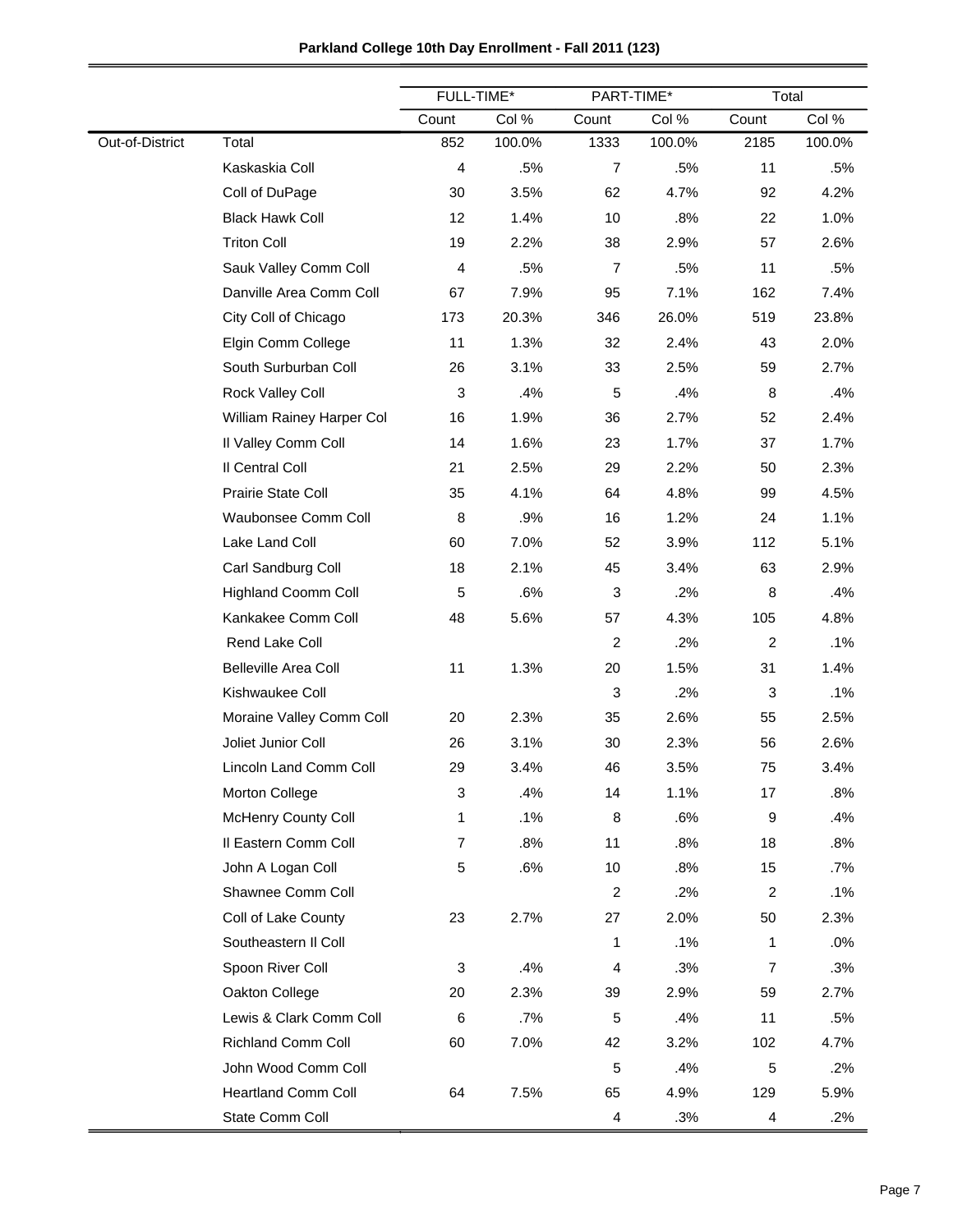|  |  | Parkland College 10th Day Enrollment - Fall 2011 (123) |  |
|--|--|--------------------------------------------------------|--|
|--|--|--------------------------------------------------------|--|

|                                                 |                              | FULL-TIME* |        | PART-TIME* |        | Total |        |
|-------------------------------------------------|------------------------------|------------|--------|------------|--------|-------|--------|
|                                                 |                              | Count      | Col %  | Count      | Col %  | Count | Col %  |
| <b>District</b><br>Instructional<br>Arrangement | Not shared/not<br>chargeback | 3369       | 98.2%  | 5709       | 96.2%  | 9078  | 96.9%  |
|                                                 | Shared from another coll     | 8          | .2%    | 218        | 3.7%   | 226   | 2.4%   |
|                                                 | Chargeback                   | 55         | 1.6%   | 9          | .2%    | 64    | $.7\%$ |
|                                                 | Total                        | 3432       | 100.0% | 5936       | 100.0% | 9368  | 100.0% |

\* Full-time: 12 or more credit hours

Part-time: Under 12 credit hours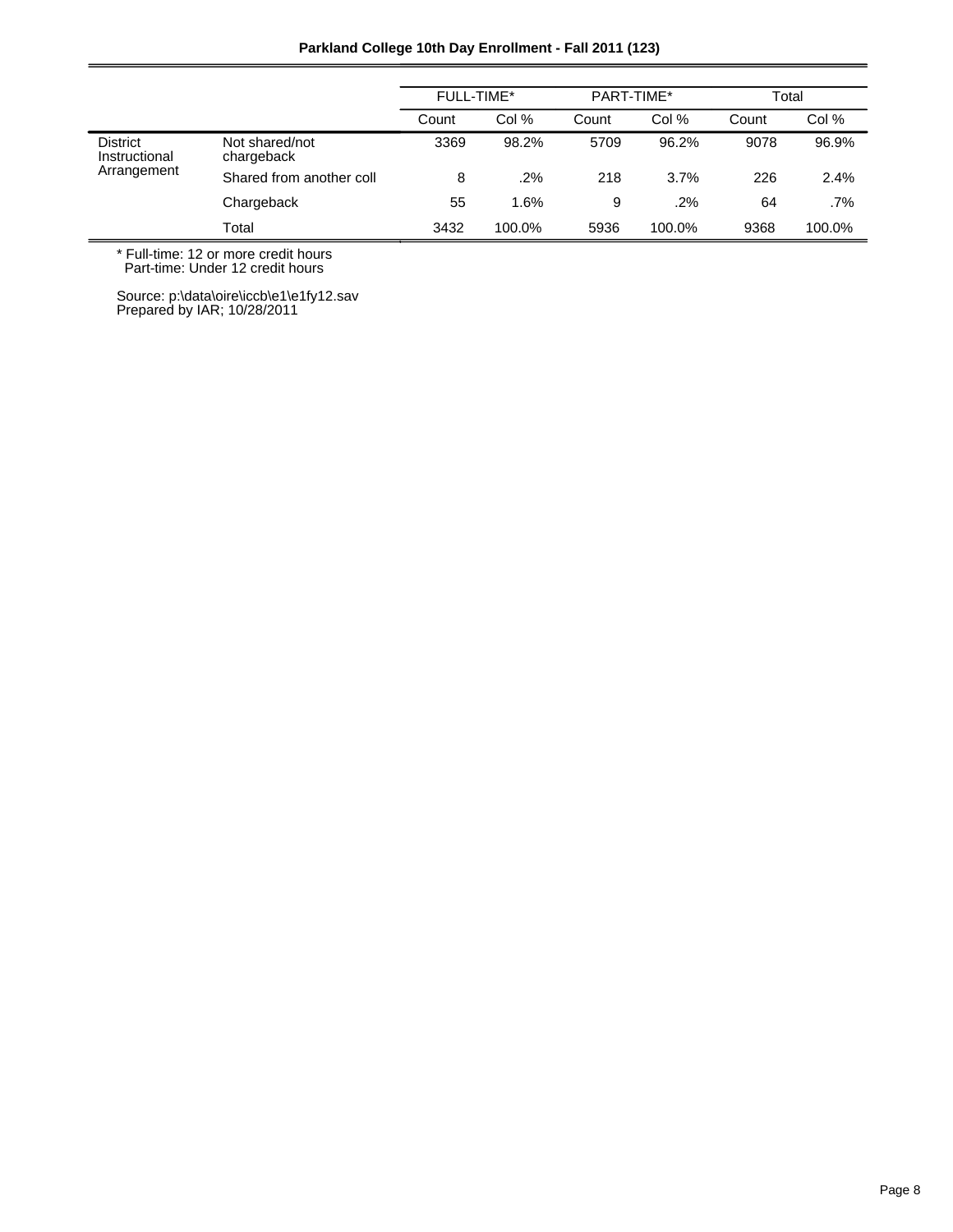|       |                | FULL-TIME*     |        | PART-TIME*     |        | Total          |        |
|-------|----------------|----------------|--------|----------------|--------|----------------|--------|
|       |                | Count          | Col %  | Count          | Col %  | Count          | Col %  |
| State | Arizona        |                |        | $\overline{2}$ | .0%    | $\overline{2}$ | .0%    |
|       | Arkansas       | $\mathbf{1}$   | .0%    |                |        | 1              | .0%    |
|       | California     | 3              | .1%    | 6              | .1%    | 9              | .1%    |
|       | Colorado       | $\mathbf{1}$   | .0%    | 1              | .0%    | 2              | .0%    |
|       | Florida        | $\overline{2}$ | .1%    | 4              | .1%    | 6              | .1%    |
|       | Georgia        |                |        | $\overline{2}$ | .0%    | $\overline{c}$ | .0%    |
|       | Illinois       | 3219           | 93.8%  | 5739           | 96.7%  | 8958           | 95.6%  |
|       | Indiana        | 24             | .7%    | 10             | .2%    | 34             | .4%    |
|       | lowa           | $\overline{c}$ | .1%    | $\overline{c}$ | .0%    | 4              | .0%    |
|       | Kentucky       | $\overline{2}$ | .1%    |                |        | $\overline{2}$ | .0%    |
|       | Maryland       | $\mathbf{1}$   | .0%    | $\overline{c}$ | .0%    | 3              | .0%    |
|       | Michigan       | 7              | .2%    | 4              | .1%    | 11             | .1%    |
|       | Minnesota      |                |        | $\overline{c}$ | .0%    | $\overline{2}$ | .0%    |
|       | Missouri       | 4              | .1%    | 8              | .1%    | 12             | .1%    |
|       | Nevada         | 1              | .0%    | $\mathbf{1}$   | .0%    | $\overline{2}$ | .0%    |
|       | New Jersey     | 3              | .1%    | 3              | .1%    | 6              | .1%    |
|       | New York       | 1              | .0%    | $\overline{a}$ | .0%    | 3              | .0%    |
|       | North Carolina | $\mathbf{1}$   | .0%    | $\overline{7}$ | .1%    | 8              | .1%    |
|       | Ohio           | 3              | .1%    | $\overline{c}$ | .0%    | 5              | .1%    |
|       | Oregon         |                |        | 1              | .0%    | $\mathbf{1}$   | .0%    |
|       | Pennsylvania   |                |        | 1              | .0%    | $\mathbf{1}$   | .0%    |
|       | South Dakota   |                |        | 1              | .0%    | 1              | .0%    |
|       | Tennessee      | 1              | .0%    | 3              | .1%    | 4              | .0%    |
|       | Texas          | $\overline{c}$ | .1%    | $\overline{c}$ | .0%    | 4              | .0%    |
|       | Virginia       |                |        | 3              | .1%    | 3              | .0%    |
|       | Wisconsin      | $\overline{c}$ | .1%    | $\overline{c}$ | .0%    | 4              | .0%    |
|       | Wyoming        |                |        | 1              | .0%    | $\mathbf{1}$   | .0%    |
|       | Puerto Rico    |                |        | 1              | .0%    | $\mathbf{1}$   | .0%    |
|       | Foreign        | 152            | 4.4%   | 124            | 2.1%   | 276            | 2.9%   |
|       | Total          | 3432           | 100.0% | 5936           | 100.0% | 9368           | 100.0% |

\* Full-time: 12 or more credit hours

Part-time: Under 12 credit hours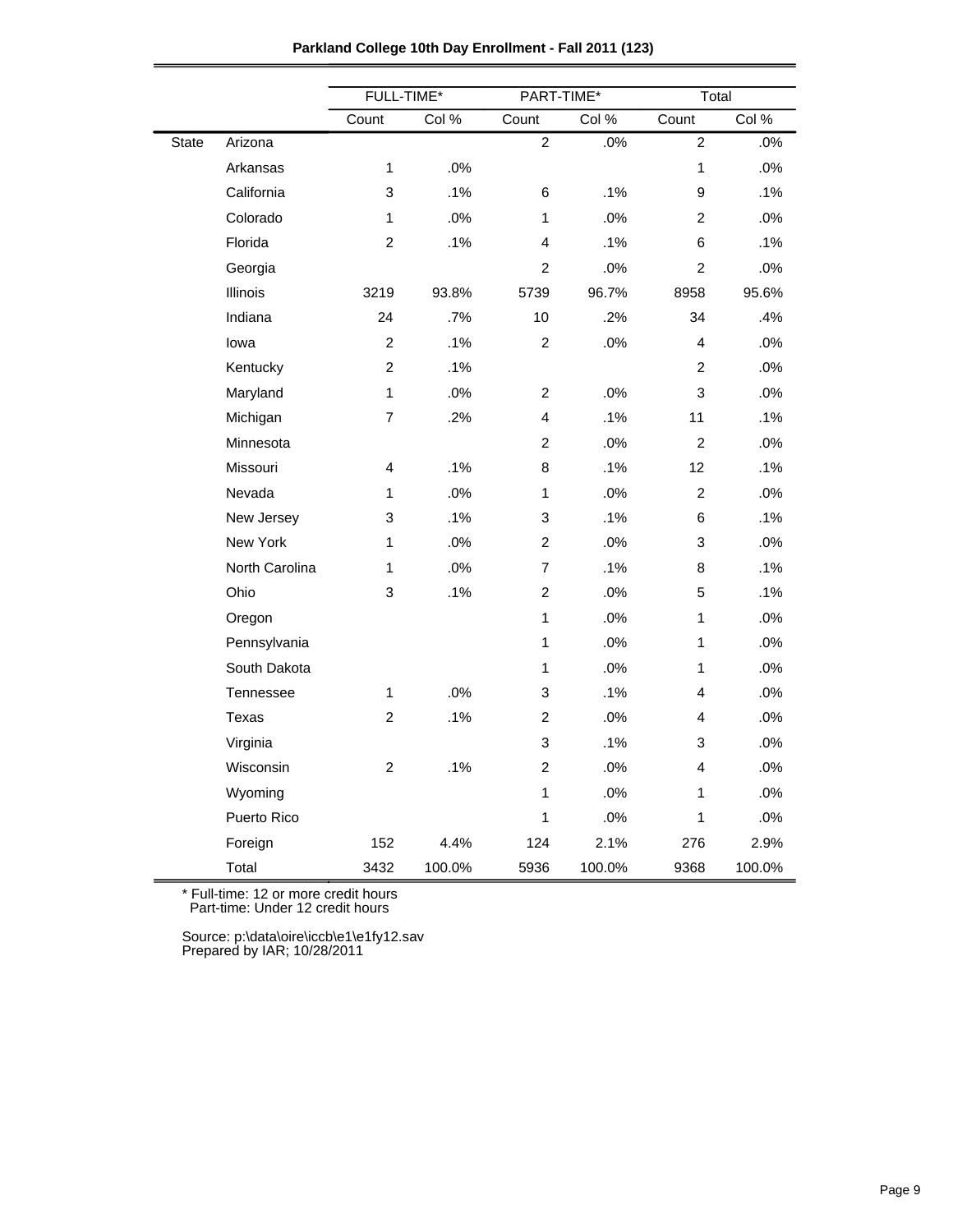| Parkland College 10th Day Enrollment - Fall 2011 (123) |  |  |
|--------------------------------------------------------|--|--|
|--------------------------------------------------------|--|--|

|                  |                 | FULL-TIME*                |        | PART-TIME*       |        | Total                     |        |
|------------------|-----------------|---------------------------|--------|------------------|--------|---------------------------|--------|
|                  |                 | Count                     | Col %  | Count            | Col %  | Count                     | Col %  |
| Student          | Total           | 3432                      | 100.0% | 5936             | 100.0% | 9368                      | 100.0% |
| Major<br>Program | <b>B ABG</b>    | $\ensuremath{\mathsf{3}}$ | .1%    | $\overline{7}$   | .1%    | 10                        | .1%    |
|                  | <b>B ABL</b>    | 15                        | .4%    | 20               | .3%    | 35                        | .4%    |
|                  | <b>B ABM</b>    | 36                        | 1.0%   | 16               | .3%    | 52                        | .6%    |
|                  | <b>B ABR</b>    | $\overline{7}$            | .2%    | 5                | .1%    | 12                        | .1%    |
|                  | <b>B ABT</b>    | $\overline{7}$            | .2%    | 4                | .1%    | 11                        | .1%    |
|                  | <b>B ACC</b>    | 48                        | 1.4%   | 83               | 1.4%   | 131                       | 1.4%   |
|                  | <b>B AGB</b>    | $\boldsymbol{2}$          | .1%    | $\overline{c}$   | .0%    | 4                         | .0%    |
|                  | <b>B CCP</b>    | 1                         | $.0\%$ | 3                | .1%    | 4                         | $.0\%$ |
|                  | <b>BCSS</b>     |                           |        | $\mathbf{1}$     | .0%    | 1                         | .0%    |
|                  | <b>B EQM</b>    | 15                        | .4%    | 5                | .1%    | 20                        | .2%    |
|                  | <b>B FLD</b>    | 3                         | .1%    | 5                | .1%    | 8                         | .1%    |
|                  | <b>B</b> GIS    |                           |        | 4                | .1%    | 4                         | .0%    |
|                  | <b>BHIF</b>     | 3                         | .1%    | 3                | .1%    | 6                         | .1%    |
|                  | <b>BHIH</b>     | $\overline{7}$            | .2%    | 15               | .3%    | 22                        | .2%    |
|                  | <b>B HIM</b>    | 1                         | .0%    | 1                | .0%    | $\overline{c}$            | .0%    |
|                  | <b>BHIR</b>     | 18                        | .5%    | 24               | .4%    | 42                        | .4%    |
|                  | <b>B HRC</b>    | $\mathbf{1}$              | $.0\%$ | 5                | .1%    | 6                         | .1%    |
|                  | <b>B IND</b>    | 6                         | .2%    | 5                | .1%    | 11                        | .1%    |
|                  | <b>BINT</b>     | 1                         | .0%    | $\overline{c}$   | .0%    | $\ensuremath{\mathsf{3}}$ | $.0\%$ |
|                  | <b>B MGT</b>    | 68                        | 2.0%   | 118              | 2.0%   | 186                       | 2.0%   |
|                  | <b>B MKT</b>    | 15                        | .4%    | 22               | .4%    | 37                        | .4%    |
|                  | E ACE           |                           |        | 1                | .0%    | 1                         | .0%    |
|                  | E ACR           | 19                        | .6%    | 25               | .4%    | 44                        | .5%    |
|                  | E AFT           | 12                        | .3%    | 16               | .3%    | 28                        | .3%    |
|                  | E AMT           | 6                         | .2%    | 3                | .1%    | 9                         | .1%    |
|                  | E AUS           | $\mathbf 1$               | .0%    | 6                | .1%    | $\overline{7}$            | .1%    |
|                  | E AUT           | 40                        | 1.2%   | 40               | .7%    | 80                        | .9%    |
|                  | E BCR           | $\overline{\mathbf{4}}$   | .1%    | $\overline{7}$   | .1%    | 11                        | .1%    |
|                  | E BRL           |                           |        | $\overline{c}$   | .0%    | $\overline{c}$            | .0%    |
|                  | $\mathsf E$ CCD |                           |        | $\mathbf{1}$     | .0%    | $\mathbf{1}$              | .0%    |
|                  | E CDB           | 15                        | .4%    | 13               | .2%    | 28                        | .3%    |
|                  | E CDM           | 35                        | 1.0%   | 21               | .4%    | 56                        | .6%    |
|                  | E CDS           | 6                         | .2%    | $\mathbf{1}$     | .0%    | $\overline{7}$            | .1%    |
|                  | $\mathsf E$ CIV | $\overline{\mathbf{4}}$   | .1%    | $\boldsymbol{2}$ | .0%    | 6                         | .1%    |
|                  | E CMD           | $\overline{c}$            | .1%    | $\mathbf{1}$     | $.0\%$ | 3                         | .0%    |
|                  | E CNH           | 18                        | .5%    |                  |        | 18                        | .2%    |
|                  | E CTT           |                           |        | 4                | .1%    | $\overline{4}$            | .0%    |
|                  | E CWC           |                           |        | $\mathbf{1}$     | .0%    | 1                         | .0%    |
|                  | E ECJ           |                           |        | $\overline{c}$   | .0%    | $\overline{c}$            | .0%    |
|                  | E ECS           | $12 \overline{ }$         | .3%    | 24               | .4%    | 36                        | .4%    |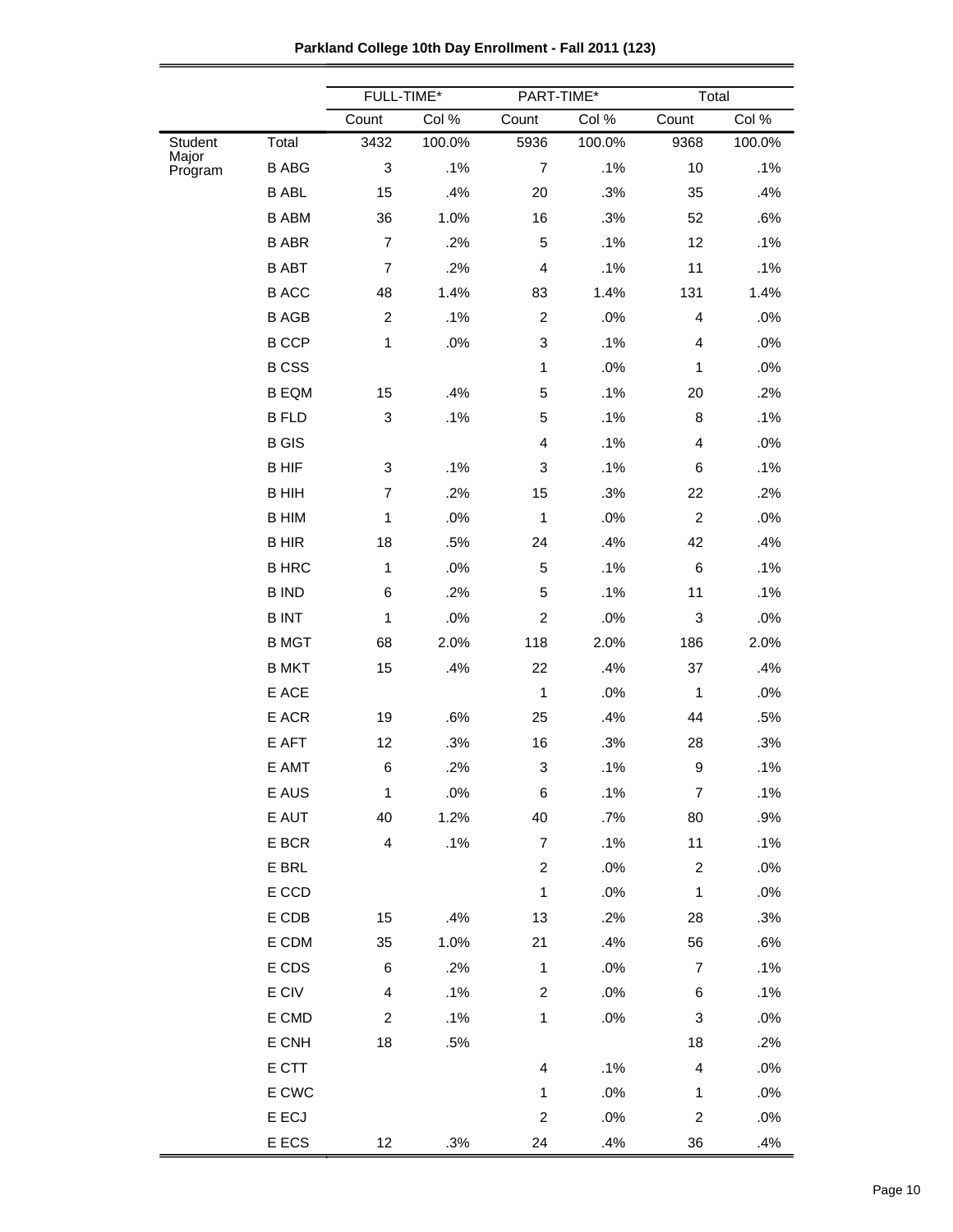|                  |              | FULL-TIME*                |        | PART-TIME*                |        | Total                   |       |
|------------------|--------------|---------------------------|--------|---------------------------|--------|-------------------------|-------|
|                  |              | Count                     | Col %  | Count                     | Col %  | Count                   | Col % |
| Student<br>Major | E EIW        |                           |        | $\mathbf{1}$              | $.0\%$ | $\mathbf{1}$            | .0%   |
| Program          | E ELP        | $\mathbf{1}$              | .0%    | 6                         | .1%    | $\overline{7}$          | .1%   |
|                  | E ENS        | 116                       | 3.4%   | 79                        | 1.3%   | 195                     | 2.1%  |
|                  | E GLZ        |                           |        | 3                         | .1%    | 3                       | .0%   |
|                  | E HVC        | 13                        | .4%    | 9                         | .2%    | 22                      | .2%   |
|                  | E IMT        | $\ensuremath{\mathsf{3}}$ | .1%    | 15                        | .3%    | 18                      | .2%   |
|                  | E MFG        | 20                        | .6%    | 15                        | .3%    | 35                      | .4%   |
|                  | E MFT        | 5                         | .1%    | $\mathbf{1}$              | .0%    | 6                       | .1%   |
|                  | E PDA        |                           |        | 4                         | .1%    | $\overline{\mathbf{4}}$ | .0%   |
|                  | E PET        | 52                        | 1.5%   | 11                        | .2%    | 63                      | .7%   |
|                  | E PFT        |                           |        | 24                        | .4%    | 24                      | .3%   |
|                  | E SMA        |                           |        | $\overline{7}$            | .1%    | $\overline{7}$          | .1%   |
|                  | E SST        | 5                         | .1%    | $\overline{c}$            | .0%    | $\overline{7}$          | .1%   |
|                  | E TAC        |                           |        | $\mathbf{1}$              | .0%    | $\mathbf{1}$            | .0%   |
|                  | <b>EHAC</b>  | 9                         | .3%    | 6                         | .1%    | 15                      | .2%   |
|                  | F AAD        | 33                        | 1.0%   | 40                        | .7%    | 73                      | .8%   |
|                  | F AAE        | $\bf8$                    | .2%    | 12                        | .2%    | 20                      | .2%   |
|                  | F GDS        | 31                        | .9%    | 41                        | .7%    | 72                      | .8%   |
|                  | F MCB        | 22                        | .6%    | 14                        | .2%    | 36                      | .4%   |
|                  | F MCC        | $\overline{7}$            | .2%    | 9                         | .2%    | 16                      | .2%   |
|                  | F MSE        | 13                        | .4%    | 8                         | .1%    | 21                      | .2%   |
|                  | F MSP        | $\boldsymbol{9}$          | .3%    | 15                        | .3%    | 24                      | .3%   |
|                  | <b>FENT</b>  | $\overline{c}$            | .1%    | 3                         | .1%    | 5                       | .1%   |
|                  | <b>FMPH</b>  | 10                        | .3%    | $\overline{c}$            | .0%    | 12                      | .1%   |
|                  | G DCM        |                           |        | $\overline{c}$            | .0%    | $\overline{c}$          | .0%   |
|                  | G DHG        | 66                        | 1.9%   | $\overline{c}$            | .0%    | 68                      | .7%   |
|                  | <b>GDTP</b>  | 6                         | .2%    | 10                        | .2%    | 16                      | .2%   |
|                  | G EMA        |                           |        | $\ensuremath{\mathsf{3}}$ | .1%    | $\sqrt{3}$              | .0%   |
|                  | <b>G EMT</b> | $\overline{7}$            | .2%    | 17                        | .3%    | 24                      | .3%   |
|                  | G MAS        | 11                        | .3%    | 45                        | .8%    | 56                      | .6%   |
|                  | G MSG        | 3                         | .1%    | 16                        | .3%    | 19                      | .2%   |
|                  | <b>G NAS</b> | $\overline{\mathbf{4}}$   | .1%    | 20                        | .3%    | 24                      | .3%   |
|                  | <b>G NUR</b> | 57                        | 1.7%   | 144                       | 2.4%   | 201                     | 2.1%  |
|                  | <b>G OTA</b> | 20                        | .6%    | 18                        | .3%    | 38                      | .4%   |
|                  | <b>GRTT</b>  | $\bf 8$                   | .2%    | 24                        | .4%    | 32                      | .3%   |
|                  | G SUR        | 8                         | .2%    | 27                        | .5%    | 35                      | .4%   |
|                  | <b>G VTT</b> | 40                        | 1.2%   | 11                        | .2%    | 51                      | .5%   |
|                  | G XRA        | $\overline{7}$            | .2%    | 28                        | .5%    | 35                      | .4%   |
|                  | <b>GXMR</b>  |                           |        | 5                         | .1%    | 5                       | .1%   |
|                  | H GAA        | 633                       | 18.4%  | 636                       | 10.7%  | 1269                    | 13.5% |
|                  | M CNA        | 1                         | $.0\%$ |                           |        | 1                       | .0%   |

**Parkland College 10th Day Enrollment - Fall 2011 (123)**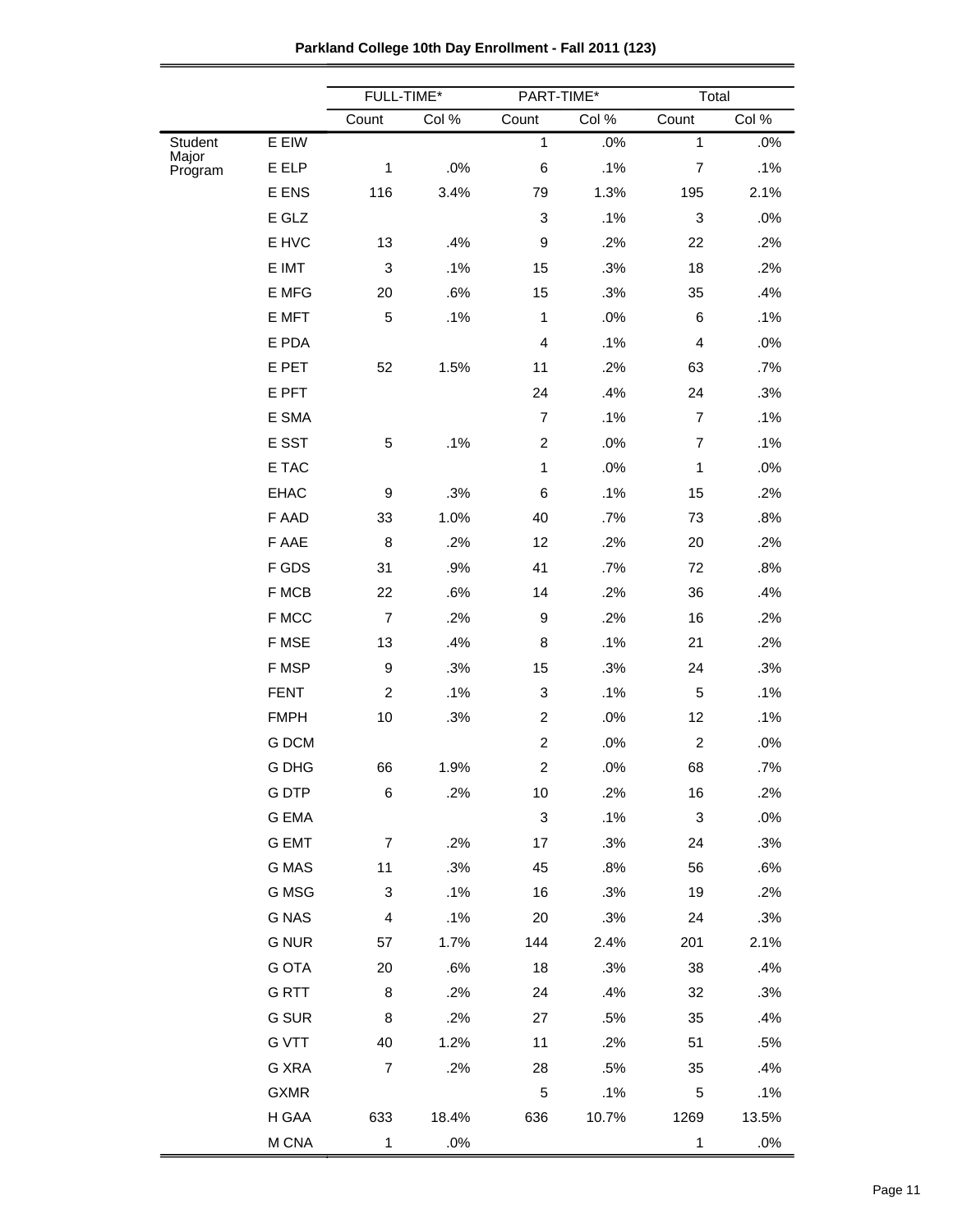| Parkland College 10th Day Enrollment - Fall 2011 (123) |  |  |  |
|--------------------------------------------------------|--|--|--|
|--------------------------------------------------------|--|--|--|

|                       |              | FULL-TIME*              |       | PART-TIME*       |       | Total          |        |
|-----------------------|--------------|-------------------------|-------|------------------|-------|----------------|--------|
|                       |              | Count                   | Col % | Count            | Col % | Count          | Col %  |
| Student               | N ASG        | 773                     | 22.5% | 631              | 10.6% | 1404           | 15.0%  |
| Major<br>Program      | N FTR        | 5                       | .1%   | 10               | .2%   | 15             | .2%    |
|                       | OCCUP        | 200                     | 5.8%  | 375              | 6.3%  | 575            | 6.1%   |
|                       | S CDA        | 1                       | .0%   | 3                | .1%   | $\overline{4}$ | .0%    |
|                       | S CHD        | 33                      | 1.0%  | 57               | 1.0%  | 90             | 1.0%   |
|                       | S CJS        | 100                     | 2.9%  | 106              | 1.8%  | 206            | 2.2%   |
|                       | SFST         | 13                      | .4%   | 12               | .2%   | 25             | .3%    |
|                       | S PRO        | $\mathbf{1}$            | .0%   | $\overline{c}$   | .0%   | 3              | .0%    |
|                       | T ASP        |                         |       | $\mathbf{1}$     | .0%   | $\mathbf 1$    | .0%    |
|                       | T CIS        |                         |       | $\mathbf{1}$     | .0%   | $\mathbf{1}$   | .0%    |
|                       | T CMS        | 12                      | .3%   | 28               | .5%   | 40             | .4%    |
|                       | <b>T CNA</b> | 27                      | .8%   | 42               | .7%   | 69             | .7%    |
|                       | T CPL        | $\overline{7}$          | .2%   | 17               | .3%   | 24             | .3%    |
|                       | T DGM        | 57                      | 1.7%  | 53               | .9%   | 110            | 1.2%   |
|                       | T IPR        |                         |       | 5                | .1%   | 5              | .1%    |
|                       | T LIN        |                         |       | 3                | .1%   | 3              | .0%    |
|                       | T MSA        |                         |       | $\mathbf{1}$     | .0%   | $\mathbf{1}$   | .0%    |
|                       | T MSO        |                         |       | $\overline{c}$   | .0%   | $\overline{c}$ | .0%    |
|                       | T NET        | 1                       | .0%   | $\overline{c}$   | .0%   | $\mathbf 3$    | .0%    |
|                       | T OCA        | 30                      | .9%   | 58               | 1.0%  | 88             | .9%    |
|                       | T OCP        | 1                       | .0%   | 4                | .1%   | 5              | .1%    |
|                       | T OCT        | $\mathbf{1}$            | .0%   | 8                | .1%   | 9              | .1%    |
|                       | T OOS        | 4                       | .1%   | $\overline{2}$   | .0%   | 6              | .1%    |
|                       | T VGA        |                         |       | $\mathbf{1}$     | .0%   | $\mathbf{1}$   | $.0\%$ |
|                       | T WSM        |                         |       | 5                | .1%   | $\sqrt{5}$     | .1%    |
|                       | X CDL        |                         |       | 10               | .2%   | 10             | .1%    |
|                       | Y AB2        |                         |       | 3                | .1%   | 3              | .0%    |
|                       | Y AB3        | $\mathbf{1}$            | .0%   | 15               | .3%   | 16             | .2%    |
|                       | Y AB4        |                         |       | 17               | .3%   | 17             | .2%    |
|                       | Y ABB        |                         |       | $\mathbf{1}$     | .0%   | $\mathbf{1}$   | .0%    |
|                       | Y AS5        | 1                       | .0%   | 10               | .2%   | 11             | .1%    |
|                       | Y AS6        | $\overline{\mathbf{4}}$ | .1%   | 9                | .2%   | 13             | .1%    |
|                       | Y ASA        | 1                       | .0%   |                  |       | $\mathbf{1}$   | .0%    |
|                       | Y EL1        |                         |       | $\boldsymbol{7}$ | .1%   | $\overline{7}$ | .1%    |
|                       | Y EL2        |                         |       | $30\,$           | .5%   | $30\,$         | .3%    |
|                       | Y EL3        |                         |       | 17               | .3%   | 17             | .2%    |
|                       | Y EL4        |                         |       | 20               | .3%   | 20             | .2%    |
|                       | Y EL5        |                         |       | 19               | .3%   | 19             | .2%    |
|                       | Y GSU        | 498                     | 14.5% | 2493             | 42.0% | 2991           | 31.9%  |
| Degree<br><b>Type</b> | 1799         | 200                     | 5.8%  | 375              | 6.3%  | 575            | 6.1%   |
|                       | AA           | 625                     | 18.2% | 618              | 10.4% | 1243           | 13.3%  |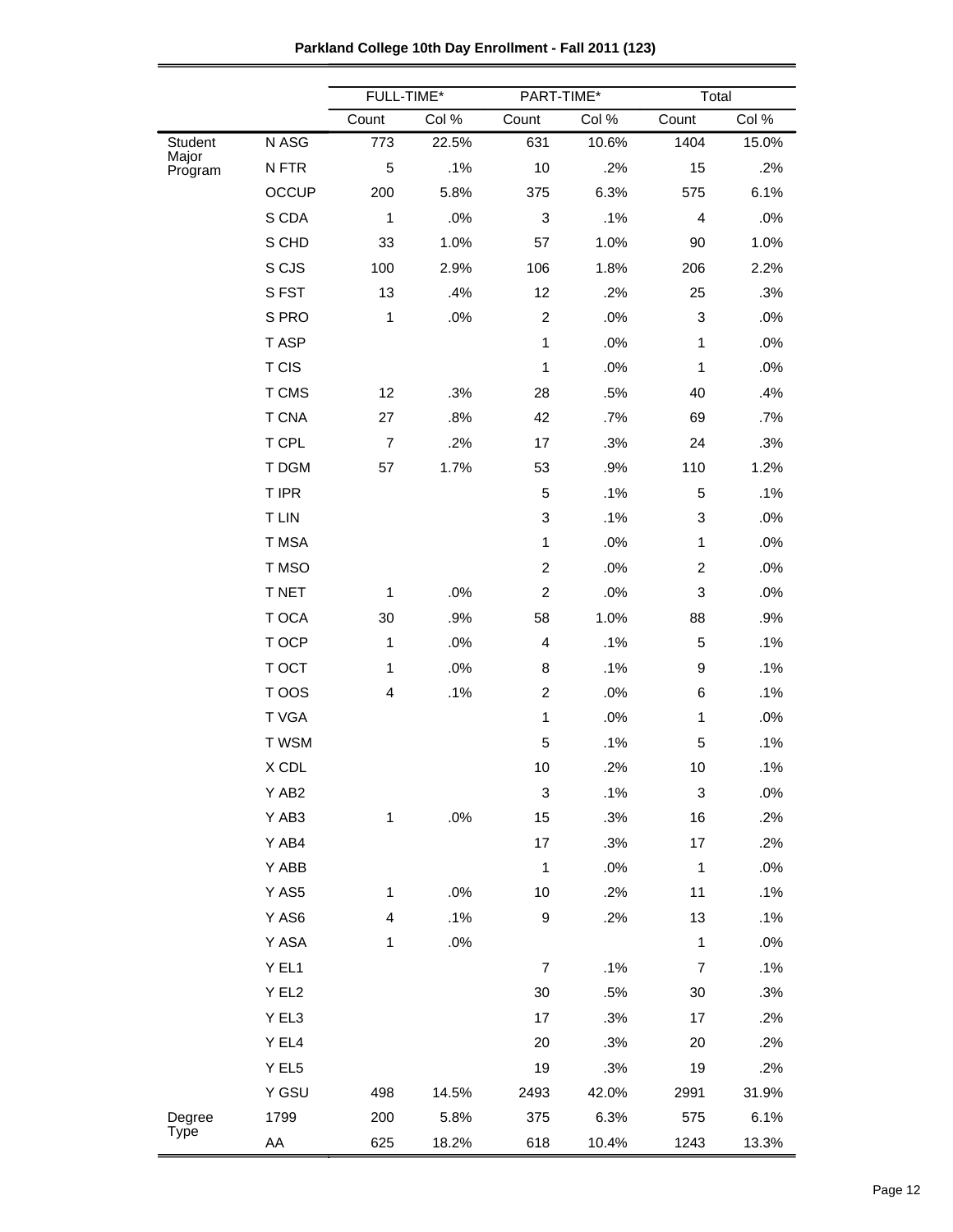**Parkland College 10th Day Enrollment - Fall 2011 (123)**

|        |            | FULL-TIME* |        | PART-TIME* |        | Total |        |
|--------|------------|------------|--------|------------|--------|-------|--------|
|        |            | Count      | Col %  | Count      | Col %  | Count | Col %  |
| Degree | AAS        | 1032       | 30.1%  | 1190       | 20.0%  | 2222  | 23.7%  |
| Type   | <b>AES</b> | 116        | 3.4%   | 79         | 1.3%   | 195   | 2.1%   |
|        | <b>AFA</b> | 63         | 1.8%   | 75         | 1.3%   | 138   | 1.5%   |
|        | <b>AGS</b> | 498        | 14.5%  | 2493       | 42.0%  | 2991  | 31.9%  |
|        | AS         | 773        | 22.5%  | 631        | 10.6%  | 1404  | 15.0%  |
|        | <b>CE</b>  | 15         | .4%    | 166        | 2.8%   | 181   | 1.9%   |
|        | <b>CER</b> | 110        | 3.2%   | 309        | 5.2%   | 419   | 4.5%   |
|        | Total      | 3432       | 100.0% | 5936       | 100.0% | 9368  | 100.0% |

\* Full-time: 12 or more credit hours

Part-time: Under 12 credit hours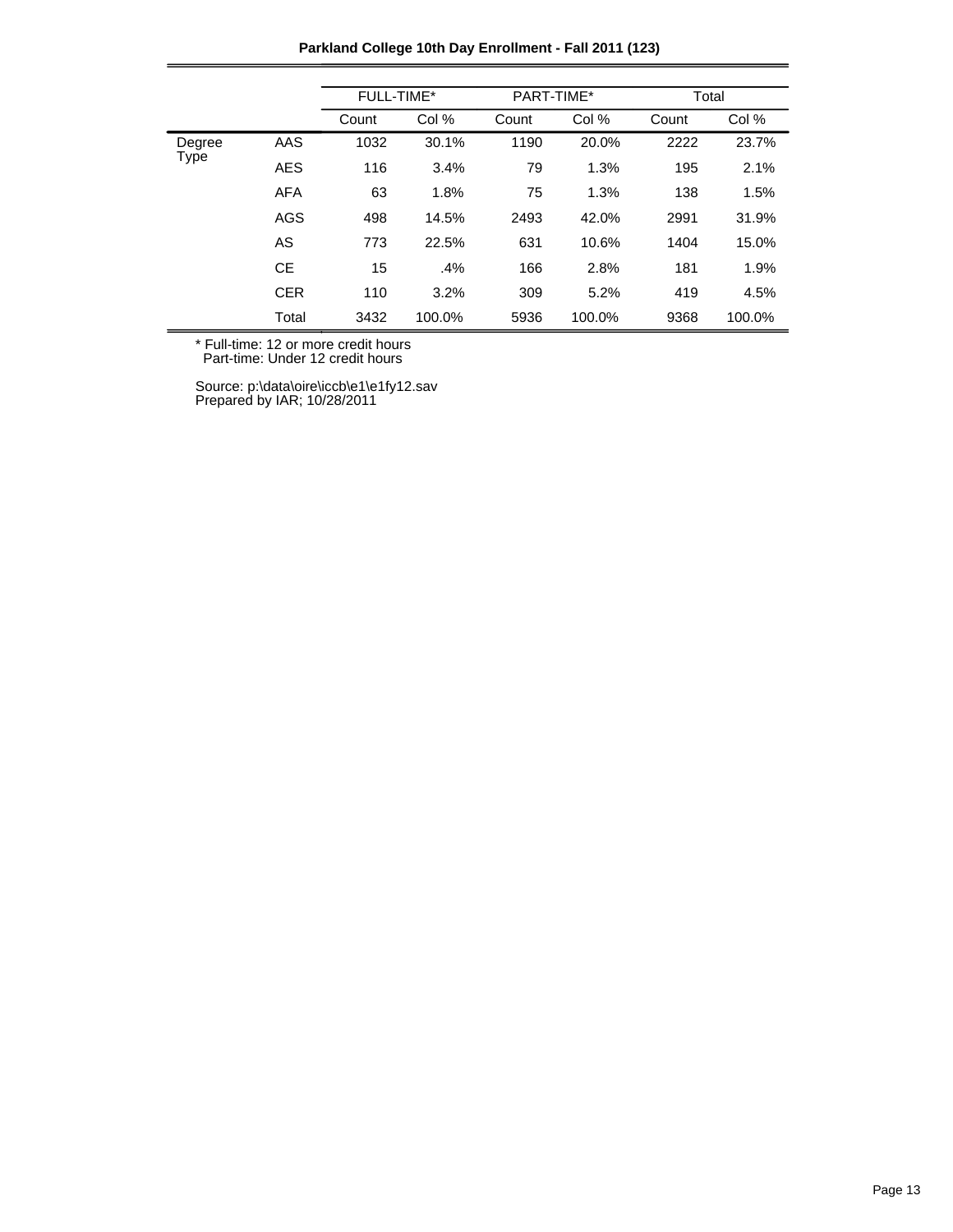|                    |                                             | FULL-TIME*     |        |                         | PART-TIME* |                           | Total  |  |
|--------------------|---------------------------------------------|----------------|--------|-------------------------|------------|---------------------------|--------|--|
|                    |                                             | Count          | Col %  | Count                   | Col %      | Count                     | Col %  |  |
| <b>INSTITUTION</b> | Total                                       | 199            | 100.0% | 192                     | 100.0%     | 391                       | 100.0% |  |
| <b>NAME</b>        | <b>Aurora University</b>                    |                |        | 1                       | .5%        | 1                         | .3%    |  |
|                    | <b>Black Hawk College-Quad</b><br>Cities    | 1              | .5%    | 1                       | .5%        | $\overline{c}$            | .5%    |  |
|                    | <b>Bradley University</b>                   |                |        | 1                       | .5%        | 1                         | .3%    |  |
|                    | Carl Sandburg College                       | $\overline{c}$ | 1.0%   |                         |            | $\overline{c}$            | .5%    |  |
|                    | City Colleges of Chicago                    | 1              | .5%    | 1                       | .5%        | $\overline{c}$            | .5%    |  |
|                    | College of DuPage                           | 3              | 1.5%   | 2                       | 1.0%       | 5                         | 1.3%   |  |
|                    | College of Lake County                      | 1              | .5%    | $\overline{c}$          | 1.0%       | 3                         | .8%    |  |
|                    | College of St. Francis                      | 1              | .5%    |                         |            | 1                         | .3%    |  |
|                    | Danville Area Community<br>College          | 10             | 5.0%   | 16                      | 8.3%       | 26                        | 6.6%   |  |
|                    | <b>Eastern Illinois University</b>          | 3              | 1.5%   | $\overline{7}$          | 3.6%       | 10                        | 2.6%   |  |
|                    | <b>Elgin Community College</b>              |                |        | 1                       | .5%        | 1                         | .3%    |  |
|                    | Eureka College                              | 1              | .5%    | 1                       | .5%        | $\overline{c}$            | .5%    |  |
|                    | Harold Washington<br>College (Loop College) | $\overline{2}$ | 1.0%   | 4                       | 2.1%       | 6                         | 1.5%   |  |
|                    | <b>Heartland Community</b><br>College       | $\overline{4}$ | 2.0%   | 8                       | 4.2%       | 12                        | 3.1%   |  |
|                    | Illinois Central College                    | 5              | 2.5%   | 4                       | 2.1%       | 9                         | 2.3%   |  |
|                    | <b>Illinois State University</b>            | 6              | 3.0%   | 5                       | 2.6%       | 11                        | 2.8%   |  |
|                    | John A. Logan College                       | 1              | .5%    | $\overline{c}$          | 1.0%       | 3                         | .8%    |  |
|                    | John Wood Community<br>College              | 1              | .5%    |                         |            | 1                         | .3%    |  |
|                    | Joliet Junior College                       | 11             | 5.5%   | $\mathbf 5$             | 2.6%       | 16                        | 4.1%   |  |
|                    | Kankakee Community<br>College               | 10             | 5.0%   | 9                       | 4.7%       | 19                        | 4.9%   |  |
|                    | Kaskaskia College                           | $\overline{2}$ | 1.0%   |                         |            | $\overline{c}$            | .5%    |  |
|                    | Kendall College                             |                |        | 1                       | .5%        | 1                         | .3%    |  |
|                    | Kennedy-King College                        | 1              | .5%    | 1                       | .5%        | 2                         | .5%    |  |
|                    | Kishwaukee College                          | $\mathbf{1}$   | .5%    | $\boldsymbol{2}$        | 1.0%       | $\ensuremath{\mathsf{3}}$ | .8%    |  |
|                    | Lake Land College                           | 17             | 8.5%   | 16                      | 8.3%       | 33                        | 8.4%   |  |
|                    | Lincoln College                             | $\overline{2}$ | 1.0%   | 1                       | .5%        | 3                         | .8%    |  |
|                    | <b>Lincoln Land Community</b><br>College    | $\mathbf 5$    | 2.5%   | $\overline{\mathbf{4}}$ | 2.1%       | 9                         | 2.3%   |  |
|                    | Lincoln Trail College                       | $\overline{c}$ | 1.0%   |                         |            | $\overline{c}$            | .5%    |  |
|                    | Malcolm X College                           | 1              | .5%    |                         |            | 1                         | .3%    |  |
|                    | <b>McHenry County College</b>               |                |        | $\mathbf{1}$            | .5%        | 1                         | .3%    |  |
|                    | <b>Millikin University</b>                  | $\overline{c}$ | 1.0%   | $\boldsymbol{2}$        | 1.0%       | $\overline{4}$            | 1.0%   |  |
|                    | Moraine Valley Comm.<br>College             | 11             | 5.5%   | $\overline{c}$          | 1.0%       | 13                        | 3.3%   |  |
|                    | Northeastern Illinois<br>University         |                |        | $\boldsymbol{2}$        | 1.0%       | $\boldsymbol{2}$          | .5%    |  |
|                    | Oakton Community<br>College                 | 1              | .5%    | $\overline{c}$          | 1.0%       | $\ensuremath{\mathsf{3}}$ | .8%    |  |
|                    | Olive-Harvey College                        |                |        | 1                       | .5%        | 1                         | .3%    |  |
|                    | <b>Olney Central College</b>                | 3              | 1.5%   | 3                       | 1.6%       | 6                         | 1.5%   |  |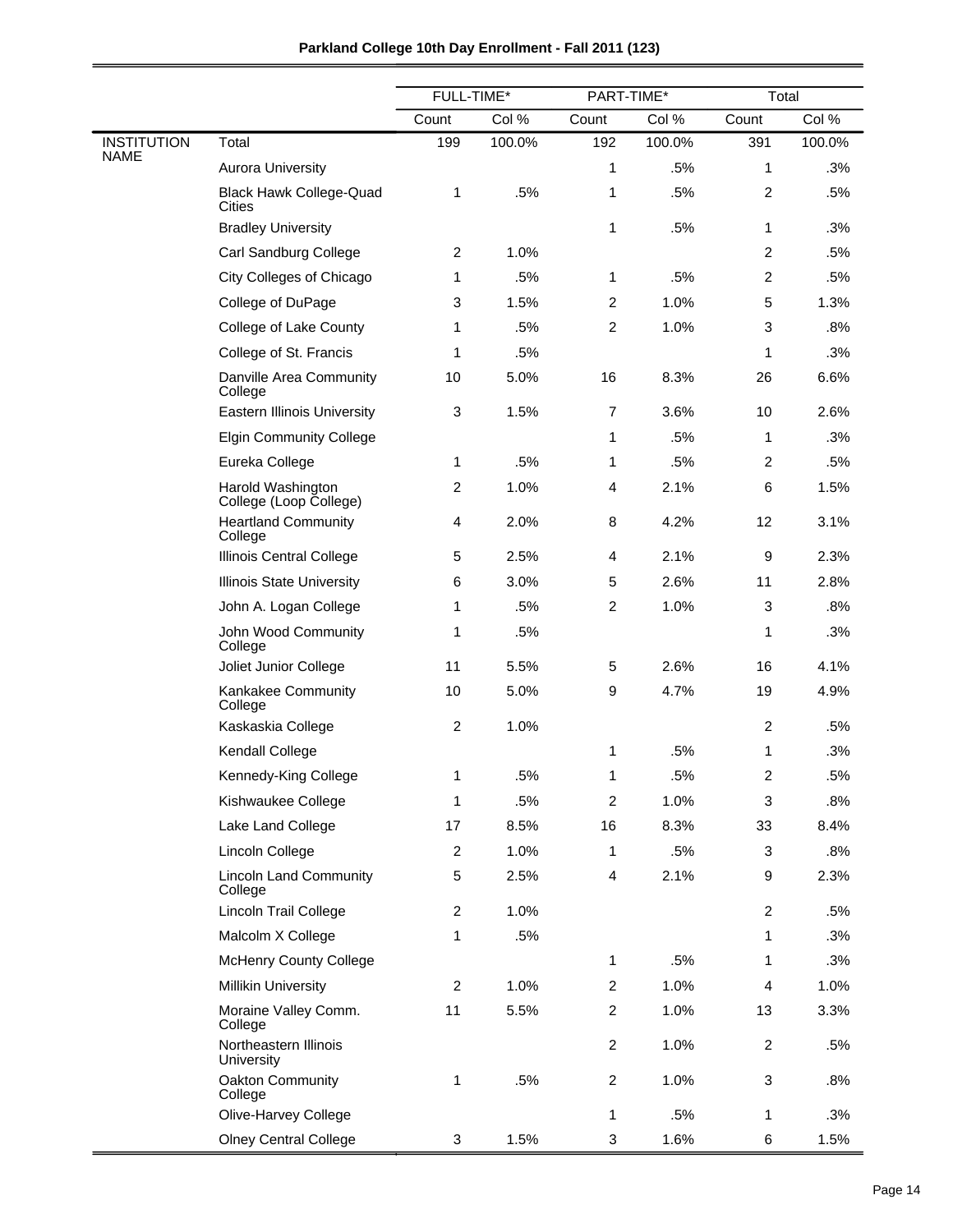|                    |                                                                 | FULL-TIME*     |        | PART-TIME*     |        | Total        |        |
|--------------------|-----------------------------------------------------------------|----------------|--------|----------------|--------|--------------|--------|
|                    |                                                                 | Count          | Col %  | Count          | Col %  | Count        | Col %  |
| <b>INSTITUTION</b> | Prairie State College                                           | 1              | .5%    | $\overline{c}$ | 1.0%   | $\mathbf{3}$ | .8%    |
| <b>NAME</b>        | Rend Lake College                                               |                |        | 1              | .5%    | 1            | .3%    |
|                    | Richard J. Daley College                                        |                |        | 1              | .5%    | 1            | .3%    |
|                    | <b>Richland Community</b><br>College                            | $\overline{c}$ | 1.0%   | $\overline{c}$ | 1.0%   | 4            | 1.0%   |
|                    | <b>Robert Morris College</b>                                    | 1              | .5%    |                |        | 1            | .3%    |
|                    | <b>Rock Valley College</b>                                      | 1              | .5%    | $\overline{c}$ | 1.0%   | 3            | .8%    |
|                    | Sauk Valley Community<br>College                                | 1              | .5%    |                |        | 1            | .3%    |
|                    | SIU Carbondale                                                  | 4              | 2.0%   | 5              | 2.6%   | 9            | 2.3%   |
|                    | <b>SIU Edwardsville</b>                                         | 1              | .5%    | 3              | 1.6%   | 4            | 1.0%   |
|                    | South Suburban College<br>of Cook County (Thornton<br>Community | 2              | 1.0%   | 1              | .5%    | 3            | .8%    |
|                    | Southwestern Illinois<br>College                                | 1              | .5%    | $\overline{c}$ | 1.0%   | 3            | $.8\%$ |
|                    | Spoon River College                                             | 1              | .5%    | 1              | .5%    | 2            | .5%    |
|                    | <b>Trinity Christian College</b>                                | 1              | .5%    |                |        | 1            | .3%    |
|                    | <b>Triton College</b>                                           | 1              | .5%    |                |        | 1            | .3%    |
|                    | U of I - Chicago                                                | 1              | .5%    |                |        | 1            | .3%    |
|                    | U of I - Springfield                                            | 1              | .5%    |                |        | 1            | .3%    |
|                    | U of I - Urbana                                                 | 38             | 19.1%  | 33             | 17.2%  | 71           | 18.2%  |
|                    | Wabash Valley College                                           | 1              | .5%    |                |        | 1            | .3%    |
|                    | <b>Waubonsee Community</b><br>College                           | 1              | .5%    |                |        | 1            | .3%    |
|                    | Western Illinois University                                     | 2              | 1.0%   | 1              | .5%    | 3            | .8%    |
|                    | <b>Wilbur Wright College</b>                                    | 1              | .5%    |                |        | 1            | .3%    |
|                    | William Rainey Harper<br>College                                | 3              | 1.5%   | 4              | 2.1%   | 7            | 1.8%   |
|                    | Out of State Institution                                        | 23             | 11.6%  | 26             | 13.5%  | 49           | 12.5%  |
| <b>INSTITUTION</b> | Unknown Institution Type                                        | 23             | 11.6%  | 26             | 13.5%  | 49           | 12.5%  |
| TYPE               | <b>Private Junior Colleges</b>                                  | 3              | 1.5%   | 1              | .5%    | 4            | 1.0%   |
|                    | Private Universities/Co                                         | 5              | 2.5%   | 6              | 3.1%   | 11           | 2.8%   |
|                    | <b>Public Community Colleg</b>                                  | 112            | 56.3%  | 103            | 53.6%  | 215          | 55.0%  |
|                    | <b>Public Universities</b>                                      | 56             | 28.1%  | 56             | 29.2%  | 112          | 28.6%  |
|                    | Total                                                           | 199            | 100.0% | 192            | 100.0% | 391          | 100.0% |